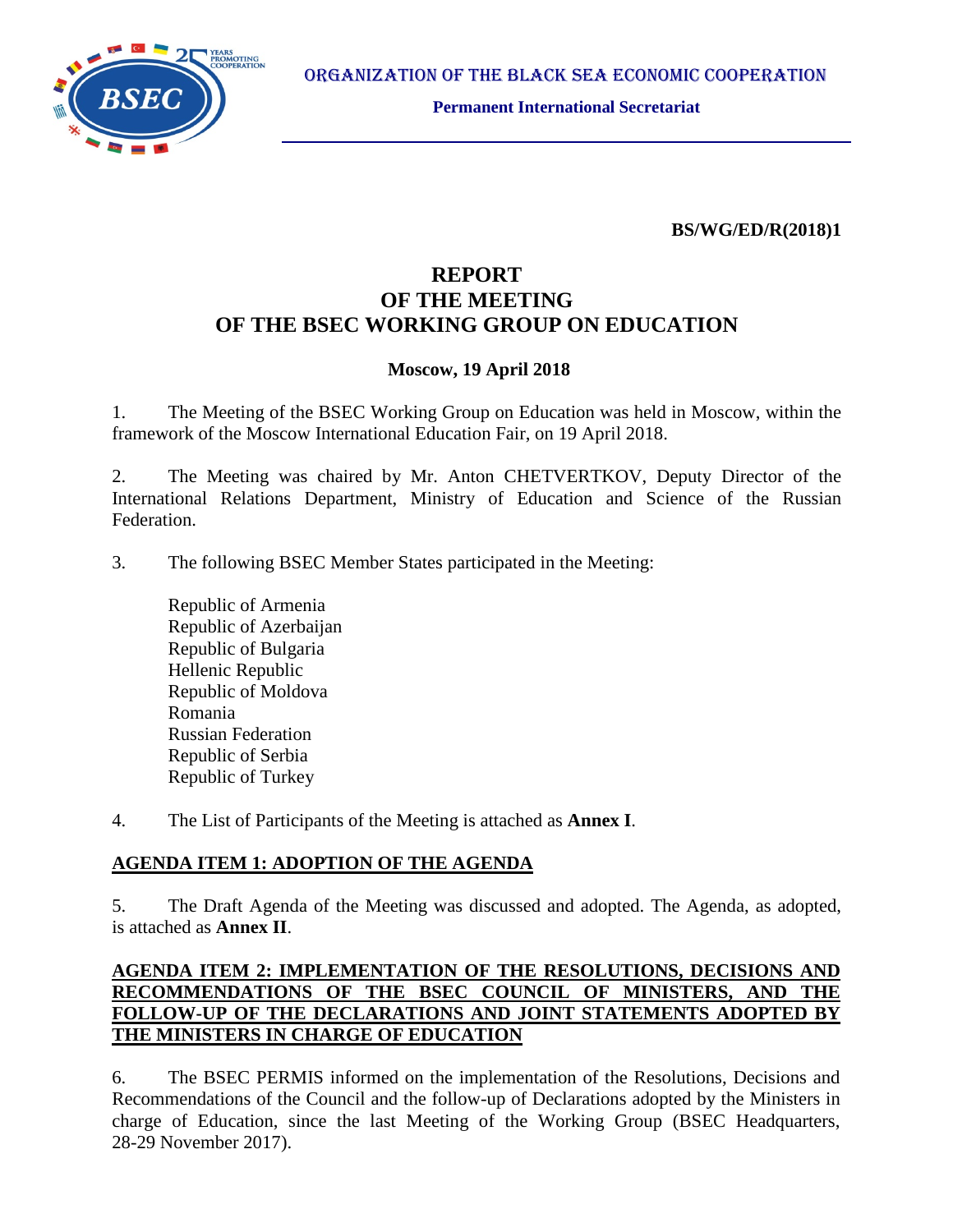## **AGENDA ITEM 3: CONSIDERATION AND FINALIZATION OF THE DRAFT DOCUMENTS (AGENDA AND JOINT DECLARATION) OF THE MEETING OF MINISTERS IN CHARGE OF EDUCATION (MOSCOW, 20 APRIL 2018)**

7. The Delegation of the Russian Federation informed on the arrangements for the Meeting of the Ministers in charge of Education of the BSEC Member States (Moscow, 20 April 2018) and introduced the Draft Agenda and Draft Joint Declaration for the said Meeting of the Ministers.

8. The Working Group agreed on the Draft Agenda of the Meeting of the Ministers and finalized the text of the Draft "Joint Moscow Declaration of the Ministers in charge of Education of the Member States of the Organization of the Black Sea Economic Cooperation". The Draft Agenda is attached as **Annex III** and the Draft Joint Declaration as **Annex IV**.

9. The Working Group took note of the draft Report of the Ministerial Meeting, prepared in anticipation, by the BSEC PERMIS (attached as **Annex V**).

#### **AGENDA ITEM 4: CONSIDERATION OF THE DRAFT PLAN OF ACTION OF THE WORKING GROUP ON EDUCATION FOR THE PERIOD FROM 1 JANUARY 2018 – 31 DECEMBER 2019**

10. The delegation of the Russian Federation, in its capacity as a Country-Coordinator, delivered a presentation on the Draft Plan of Action (attached as **Annex VI**).

11. The participants congratulated the Russian Federation for preparing a comprehensive Draft Plan of Action and made a number of useful proposals for its improvement.

12. The BSEC PERMIS Secretary General proposed to focus on the implementation of concrete projects included in the Plan of Action, confirming the readiness of the PERMIS to assist in obtaining the necessary funding for their realization.

13. The Working Group considered, amended and approved the draft Plan of Action of the Working Group on Education for the period from 1 January 2018 to 31 December 2019, elaborated by the Country-Coordinator (Russian Federation). The Plan of Action is attached as **Annex VII**.

## **AGENDA ITEM 5: DISCUSSION OF CONCRETE PROPOSALS ON THE IMPLEMENTATION OF THE JOINT PROGRAMMES**

14. The Working Group took note of information provided by the representative of the Hellenic Republic and the BSEC PERMIS on the state of preparation of a leaflet/brochure for Higher Education in the Black Sea Region and invited relevant authorities of the BSEC Member States to send their final comments to the draft text **not later than 31 May 2018**. Following the approval of the structure of the brochure, the Hellenic Republic will invite the BSEC Member States to send the substantive information on their respective Higher Education systems within one month. The draft brochure is attached as **Annex VIII**.